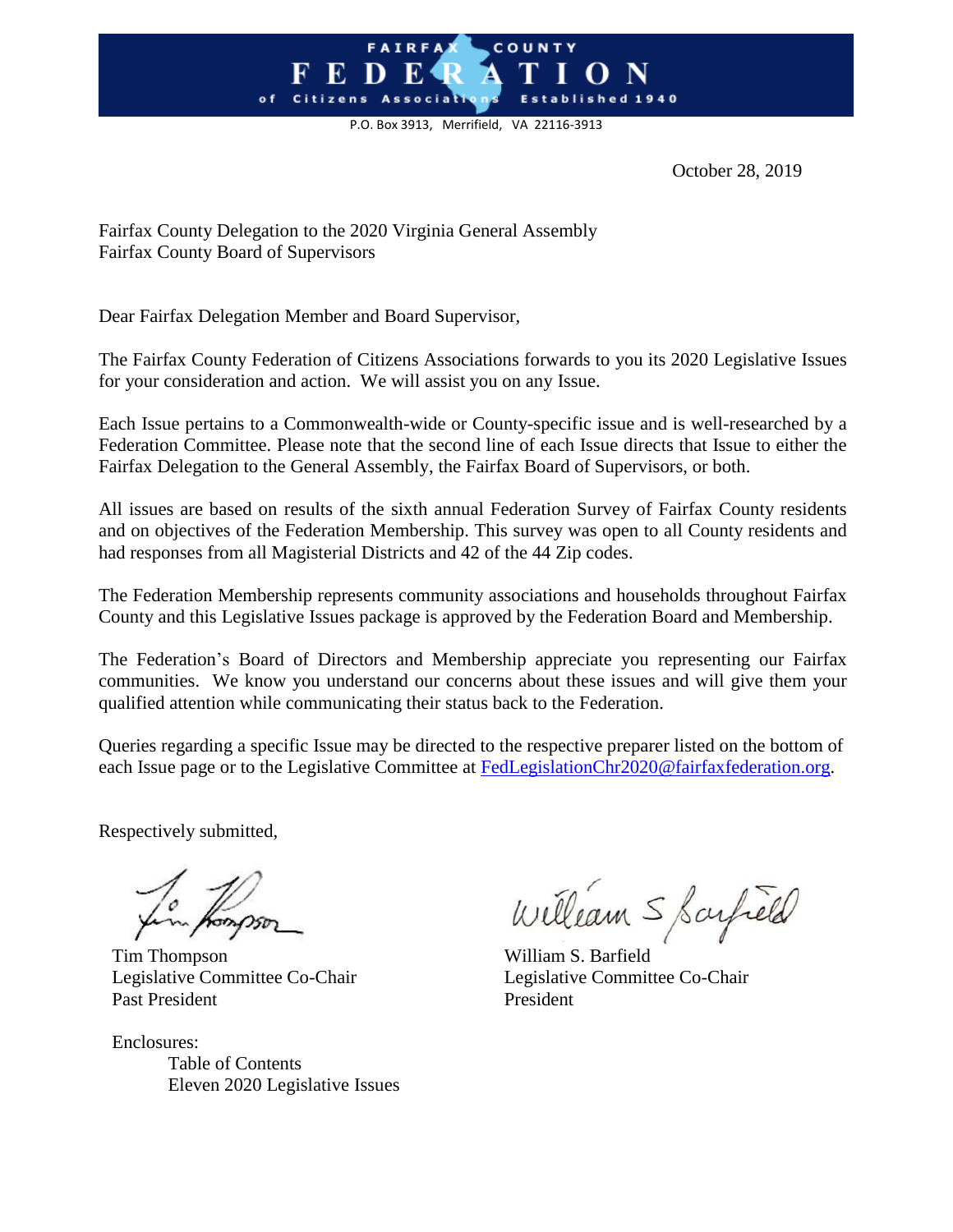#### FAIRFA COUNTY  $F E D$ O N E shed 1940 of Citizens Associatr E<sub>s</sub>

P.O. Box 3913, Merrifield, VA 22116-3913

# **2020 Legislative Issues**

# **Table of Contents**

| <b>Issue ID</b> | <b>Legislative Issue</b><br>Background                                                                                                                                                                                                                                                                     | <b>Federation Position</b>                                                                                                                                                                                                         | Page |
|-----------------|------------------------------------------------------------------------------------------------------------------------------------------------------------------------------------------------------------------------------------------------------------------------------------------------------------|------------------------------------------------------------------------------------------------------------------------------------------------------------------------------------------------------------------------------------|------|
| <b>20A01</b>    | <b>Short-Term Lodging Ordinance Support</b><br>The 2018 General Assembly authorized local<br>governments to regulate short term lodging.<br>Fairfax County continues to evaluate its ordinance.                                                                                                            | Do not change this<br>authorization.                                                                                                                                                                                               | 3    |
| <b>20C01</b>    | <b>Drinking Water Quality</b><br>Support expansion of<br>The Virginia Cooperative Extension tests the water<br>Extension water quality<br>quality from private water systems and private well<br>testing to houses built prior<br>water sources at the tap but not municipal water<br>to 1986.<br>systems. |                                                                                                                                                                                                                                    | 4    |
| <b>20C02</b>    | <b>Management of Deicing/Anti-icing Salts</b><br>Road salt is a major pollutant. VDOT is<br>developing a Salt Management Strategy (SaMS).                                                                                                                                                                  | Support identification and<br>promote adoption of best<br>management practices.                                                                                                                                                    | 5    |
| <b>20C03</b>    | <b>Climate Change Impact on Stormwater</b><br><b>Infrastructure</b><br><b>Storm Intensity Duration Frequencies curves used</b><br>for infrastructure development should take into<br>consideration future conditions under climate<br>change.                                                              | Require the Virginia<br>Department of Environment<br>to develop IDF curves for<br>future climate conditions.<br>Require Fairfax County to<br>incorporate IDF curves for<br>future conditions into the<br>Public Facilities Manual. | 6    |
| <b>20E01</b>    | <b>Free and Reduced-Price Meals (FRM)</b><br>It generally costs more to educate students who<br>qualify for FRM but the state funding formulas do<br>not include this factor.                                                                                                                              | Structure state educational<br>support so that additional<br>money is provided on a per<br>student basis for FRM<br>students.                                                                                                      |      |
| <b>20E02</b>    | <b>City-County Revenue Equalization</b><br>Virginia allows city governments more options to<br>raise revenue than counties.                                                                                                                                                                                | Authorize counties the same<br>revenue options as cities.                                                                                                                                                                          | 8    |
| <b>20G01</b>    | <b>Redistricting Commission</b><br>The legislature – with governor sign-off – draws<br>legislative and Congressional districts after each<br>census. The party in power typically draws<br>districts for their political advantage.<br>(continued)                                                         | Establish a non-partisan<br>redistricting commission to<br>define legislative and<br>Congressional districts.                                                                                                                      | 9    |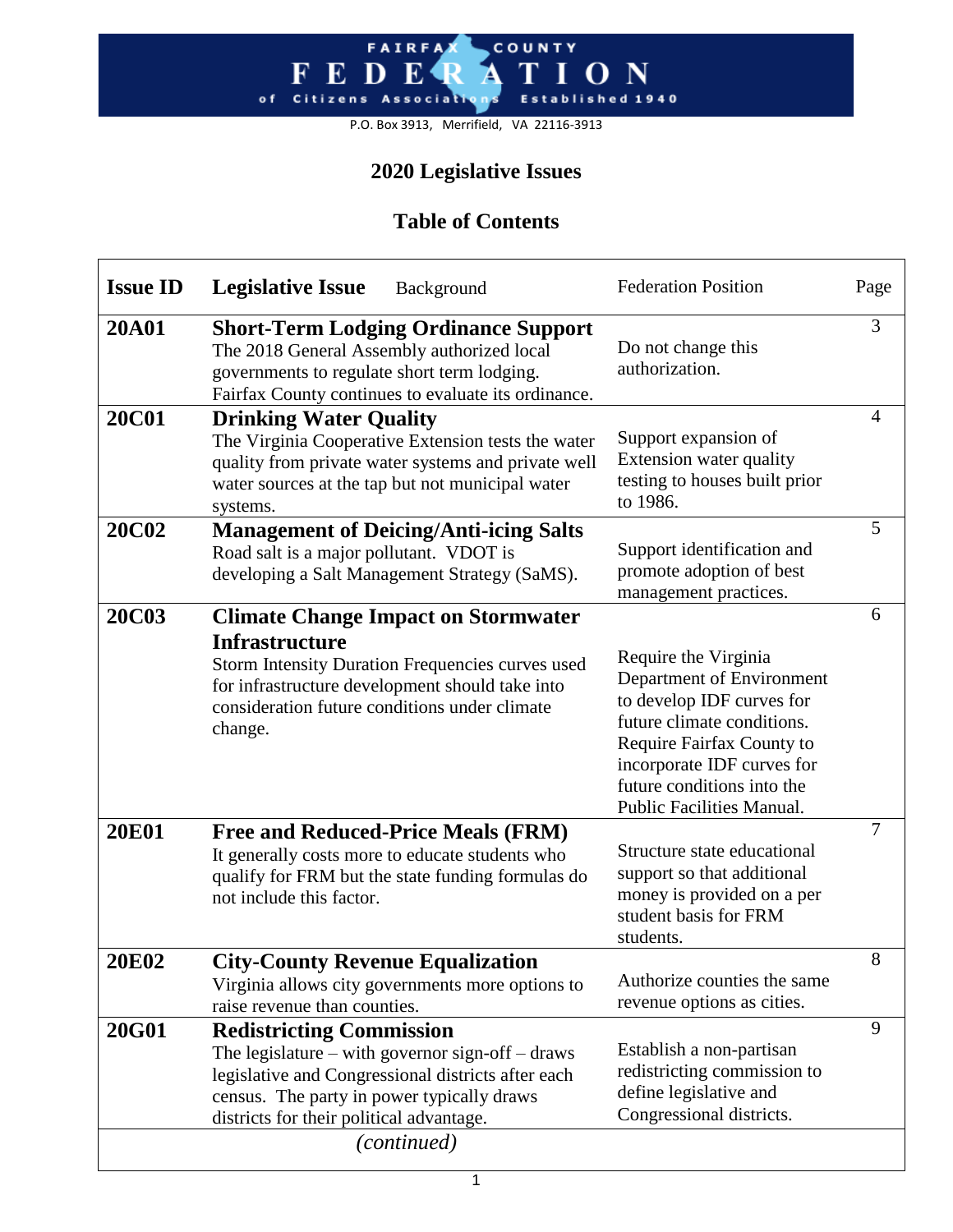# FAIRFAX COUNTY ATION Established 1940

P.O. Box 3913, Merrifield, VA 22116-3913

| 20H01        | <b>Fund Study of Cannabis Laws</b><br>The Federation survey found significant approval<br>of cannabis decriminalization. Lessons on this topic<br>may be learned from the experience of other states.                                                  | Virginia should evaluate the<br>experience of other State<br>laws related to medical and<br>recreational cannabis.                                                                                           | 10 |
|--------------|--------------------------------------------------------------------------------------------------------------------------------------------------------------------------------------------------------------------------------------------------------|--------------------------------------------------------------------------------------------------------------------------------------------------------------------------------------------------------------|----|
| 20H02        | <b>Intergenerational University Student</b><br><b>Housing</b><br>Intergenerational home sharing can help reduce<br>University student housing costs and shortages as<br>well as provide help with the needs of older adults<br>who are aging in place. | Fund a pilot<br>intergenerational home<br>sharing program at George<br>Mason University.                                                                                                                     | 11 |
| <b>20P01</b> | <b>Reduce Hand-Held Devices Usage While</b><br><b>Driving</b><br>Current law prohibits drivers under age 18 from<br>using cell phones and texting and older drivers<br>from texting.                                                                   | Prohibit all use of hand-held<br>communication devises<br>while operating motor<br>vehicles, with exceptions for:<br>while legally parked, GPS-<br>devices, emergency vehicles,<br>and emergency situations. | 12 |
| 20P02        | <b>Restrictive Legislation on Gun</b><br><b>Purchasing</b><br>Virginia gun law does not address age requirements<br>nor private gun transactions.                                                                                                      | Implement age limits and<br>tighten existing Virginia law<br>for private sector gun and<br>ammo transactions.                                                                                                | 13 |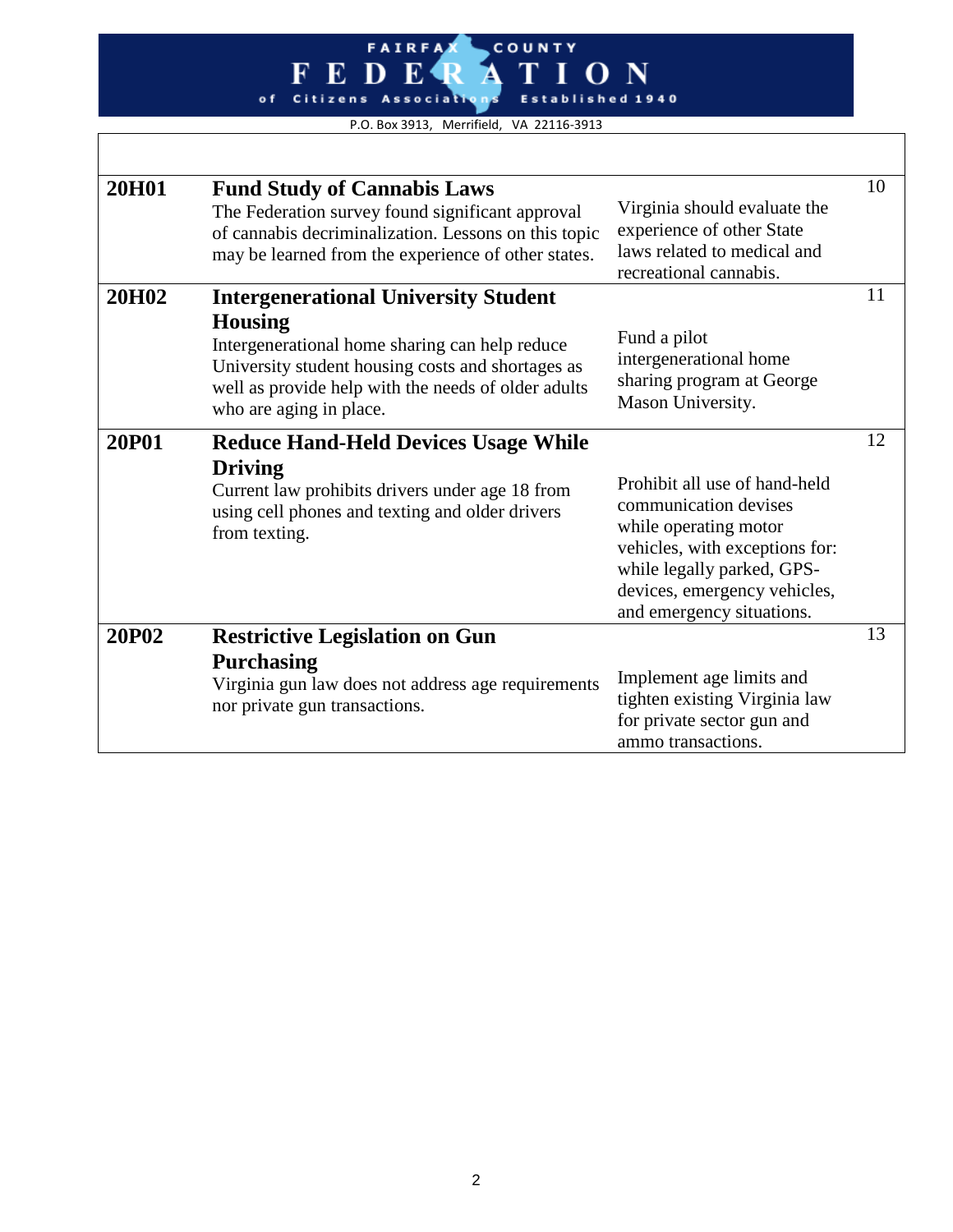#### **FAIRFA** COUNTY ED E Citizens Associations Established 1940 o f

P.O. Box 3913, Merrifield, VA 22116-3913 **2020 Legislative Issues**

## **Issue ID: 20A01 Short-Term Lodging Ordinance Support**

**Issue for:** X Fairfax Delegation to the General Assembly Fairfax Board of Supervisors

**Date Approved by Federation**: 24 October 2019

**Issue**: The General Assembly should **oppose any bill that restricts the authority of local governments to regulate short-term rentals (short term lodging, STL), as long as such regulation is consistent with state law governing STL operations.** The Federation supports local regulation. A short-term lodging ordinance went into effect in Fairfax County on October 1, 2018. It includes a requirement that the county undertake a comprehensive review of the ordinance after 18 months, with multiple public comment sessions*.* If legislators believe that the Fairfax ordinance is too restrictive, we urge them to make the case for amending the ordinance (through a zoning amendment) to both their constituents and the Fairfax County Board of Supervisors (BOS)*.* 

**Background**: The Federation supports the right of owners to rent out their homes, but comprehensive, local regulation is needed to address the negative impacts on local communities and neighborhoods.

 Through multiple trips to Richmond, the Federation worked hard in 2017 for the passage of SB 1578, which granted local governments the right to regulate rentals, and was gratified when it became law. The Fairfax County BOS used its land-use authority to enact a STL ordinance, effective October 2018.

 In the 2018 session, the Federation opposed SB 1701, which would have prohibited Fairfax County (and only Fairfax County) from limiting the number of rental days per year to anything less than 180; the current county limit is 60 days. That bill passed the Senate but was defeated in a House subcommittee.

**Existing Conditions/Impacts**: The county ordinance allows owners to rent out part or the entirety of their **primary residence** while establishing rules to balance the competing desires of residents with opposing views. Unregulated short-term rentals can destabilize neighborhoods. In addition, rentals in non-primary residences reduce the available housing stock for full-time residents. S**hortages of affordable and available housing** negatively impact a locale's ability to attract higher-paying employers and the ability to maintain appropriate infrastructure, services and resources. There are several active legal cases on short-term rentals, some of which could come before the Virginia Supreme Court.

**Preferred Position**: Oppose any General Assembly bill that restricts **the authority of local governments to utilize land-use zoning laws to regulate STLs**. The Fairfax County BOS included the requirement of an 18 month review of the October 2018 regulation. Such review, to be presented in the  $2<sup>nd</sup>$  or  $3<sup>rd</sup>$  quarter of 2020, will include public input to county staff and elected officials, as well as staff analysis. Those wanting to influence county policy should express their concerns during that evaluation period and urge the BOS to amend the ordinance. Any state legislation not including the right of local government authority over STLs should be strenuously resisted. In addition, as long as there are active legal cases, the General Assembly should not pursue short-term rental legislation.

**Benefits**: Lodging owners who register and follow current county rules can continue to profit from sharing their home. Neighborhoods will greatly benefit from the reduction of the negative effects of unregulated rentals, including parking, noise from group events, overcrowding and security concerns, as has been documented. Limiting rentals to a primary residence will assist in addressing the increasing deficit of our county's

**residential housing availability and affordability.**

**Potential Supporters** (Community leaders, Public/Private Partnership Opportunities, Organizations):

(1) **Community association leaders and neighborhood residents** concerned about the proliferation of unregulated STLs and the negative impacts on the stability of neighborhoods and access to affordable housing; (2) **STL operators** who are concerned about the extent to which STL operators who do not adhere to good business practices have harmed their collective reputation.

**Lead Federation Committee**: Citizen Association Services (CAS)

**Prepared by**: Don Hinman & Sue Kovach Shuman, CAS co-chairs, [FedAssociationServicesChr2020@fairfaxfederation.org](mailto:FedAssociationServicesChr2020@fairfaxfederation.org)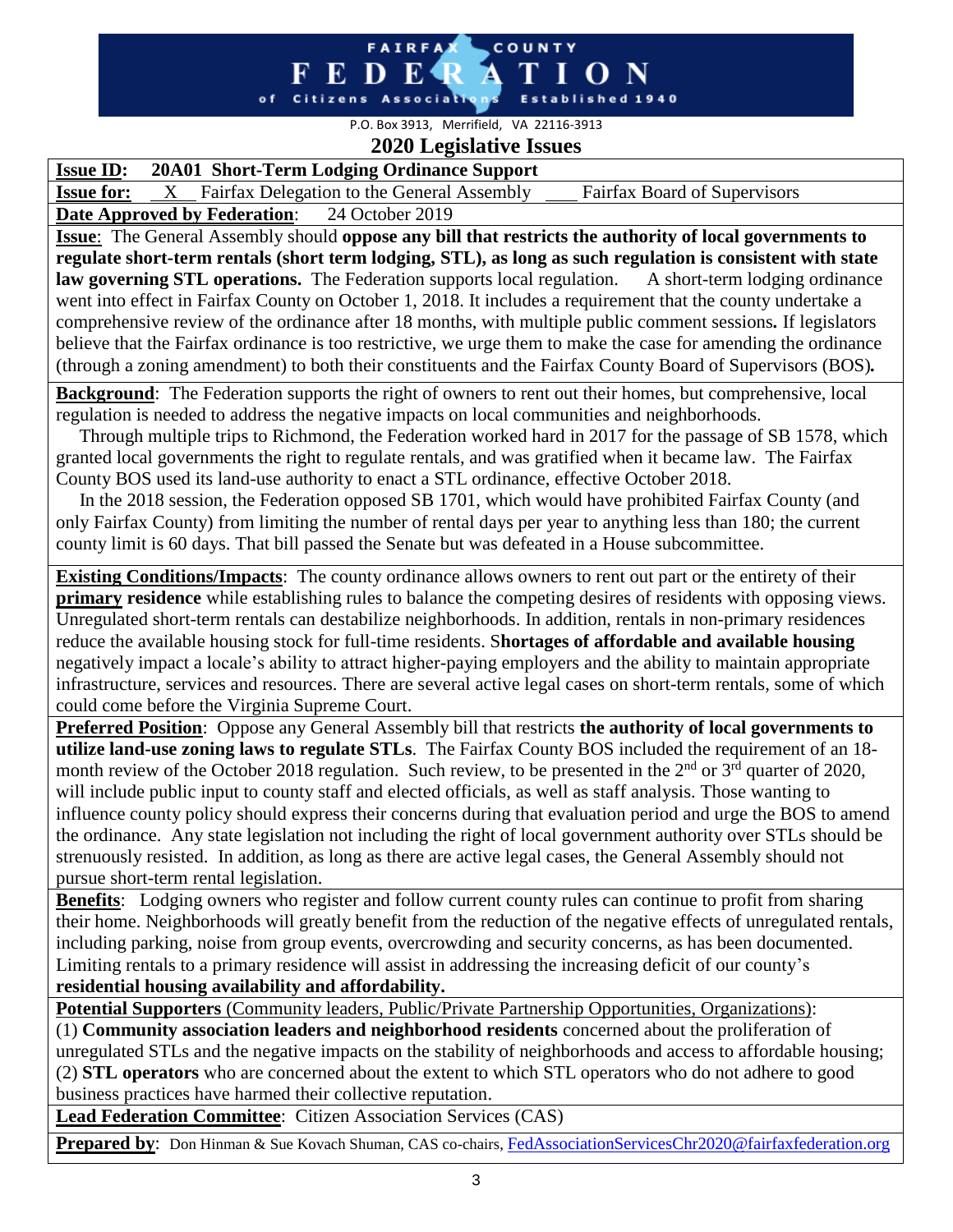#### **FAIRFAX** COUNTY FEDER **TION** 'A of Citizens Associations Established 1940

# P.O. Box 3913, Merrifield, VA 22116-3913

# **2020 Legislative Issues**

| $\sim$ 200 $\leq$ 200 $\leq$<br><b>20C01 Drinking Water Quality</b><br><b>Issue ID:</b>                                                                                                                                                                                                                                                                                                                                                                                                                                                 |
|-----------------------------------------------------------------------------------------------------------------------------------------------------------------------------------------------------------------------------------------------------------------------------------------------------------------------------------------------------------------------------------------------------------------------------------------------------------------------------------------------------------------------------------------|
| $X$ Fairfax County Delegation to the General Assembly<br>This Issue is for:                                                                                                                                                                                                                                                                                                                                                                                                                                                             |
| Fairfax County Board of Supervisors                                                                                                                                                                                                                                                                                                                                                                                                                                                                                                     |
| <b>Date Approved by Federation:</b><br>24 October 2019                                                                                                                                                                                                                                                                                                                                                                                                                                                                                  |
| <b>Issue:</b> Drinking Water Quality: Many residents are concerned about drinking water quality so much so<br>that they already are buying bottled water. But bottled water is not tested and is not necessarily any better<br>quality than tap water. In addition, the use of bottled water leads to the additional problem of disposal of<br>plastic bottles.                                                                                                                                                                         |
| <b>Background:</b> Drinking water quality tests are largely conducted at the water treatment plant and do not<br>take into consideration contaminants that may come from the pipes conveying drinking water to your tap.<br>The experiences of the District of Columbia, Flint Michigan, and, more recently, Newark New Jersey are<br>examples of distribution system contamination. Leaching of lead from lead pipes or lead solder have been<br>of concern as well as concerns about polyfluoroalkyl substances (PFAS) and chlorides. |
| <b>Existing Conditions/Impacts:</b> Homes built prior to 1986 may have lead pipes. PFAS drinking water<br>contamination would most likely be identified from the water source and is not likely to be an issue in<br>Fairfax County, but in many counties in Virginia it may be an issue. Chloride may be an issue for some<br>members of the community with high blood pressure even at concentrations that may not be identified as<br>an issue at the water treatment facility.                                                      |
| The Commonwealth already has a program to test drinking water from wells through the Cooperative<br>Extension offices that tests for lead and teaches homeowners how to take valid drinking water samples<br>from their taps.                                                                                                                                                                                                                                                                                                           |
| Preferred Position: It would be good if we could expand the drinking water testing program for homes<br>supplied by well water to residents built prior to 1986. The program should not have a significant cost<br>impact to the Commonwealth since there is a cost for participating in the program that offsets the costs of<br>analysis.                                                                                                                                                                                             |
| Benefits: Homeowners and renters that are concerned about their drinking water could have their water<br>tested at a nominal cost.                                                                                                                                                                                                                                                                                                                                                                                                      |
| <b>Potential Supporters</b> (Community leaders, Public/Private Partnership Opportunities, Organizations):<br>Friends of Accotink Creek, the Sierra Club, Audubon Naturalist Society, 350 Fairfax and other<br>environmental groups.                                                                                                                                                                                                                                                                                                     |
| <b>Lead Federation Committee:</b> Environment                                                                                                                                                                                                                                                                                                                                                                                                                                                                                           |
| Prepared by: Flint Webb, Chairman, FedEnvironmentChr2020@FairfaxFederation.org.                                                                                                                                                                                                                                                                                                                                                                                                                                                         |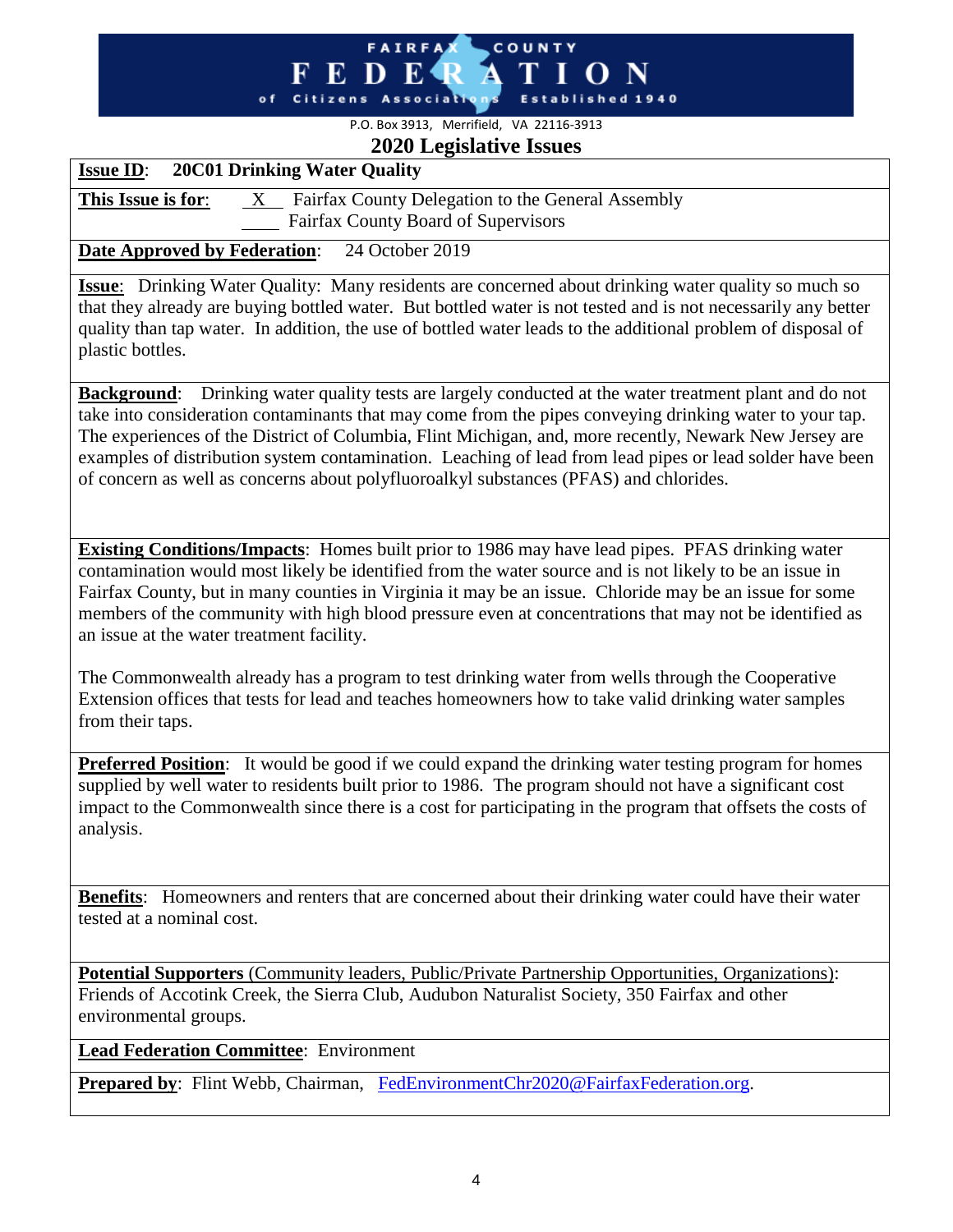#### **FAIRFA** COUNTY - R E D Citizens Associatio Establish o f

## P.O. Box 3913, Merrifield, VA 22116-3913 **2020 Legislative Issues**

## **Issue ID**: **20C02 Management of Deicing & Anti-icing Salts**

**This Issue is for:** X Fairfax County Delegation to the General Assembly X Fairfax County Board of Supervisors

## **Date Approved by Federation**: 24 October 2019

**Issue**: Salt (sodium chloride, NaCl) and other chlorides are used for both pre-treatment before winter storms and for de-icing on roadways, parking lots, and sidewalks. Levels of service for salt application are variable by jurisdiction and private owners. In many cases, commercial property operators simply rely on "hearing the crunch" of rock salt as a standard for adequate treatment, without regard to the environmental impact. Salt treatment runs off into our streams, preventing healthy aquatic life, and ultimately it leads to unacceptable levels of chloride in water supplies.

**Background**: The Commonwealth needs to identify and enforce best management practices (BMPs) for salt treatment in order to prevent further erosion of local water quality. Stormwater runoff is the fastest growing source of pollution to the Chesapeake Bay and local streams. The Virginia Department of Environmental Quality (DEQ) has identified chloride associated with winter deicing/anti-icing activities as one of four stressors contributing to the impaired Accotink water quality. Already Fairfax Water has had to warn people with high blood pressure to be careful about drinking tap water due to high sodium levels.

**Existing Conditions/Impacts**: The Virginia Department of Environment is developing a Salt Management Strategy (SaMS) for northern Virginia driven by the Accotink Total Maximum Daily Load (TMDL) study. Based on specific conductivity studies, the Accotink chloride loading exceeds "Acute criteria" (860 mg/L) in multiple winter storm events each year. While the Accotink does not flow into a reservoir for drinking water, the impact of salt treatment on reservoirs is widespread. For example, during technical training at the Griffith Water Treatment Plant, the SaMS Stakeholders Action Committee learned that Occoquon Reservoir already exceeds warning thresholds on increasing frequency, and that no filtration system is in place to prevent further contamination of treated water, to the detriment of vulnerable customers. The Virginia Department of Transportation (VDOT) is not committing to SaMS which would reduce roadway salts.

**Preferred Position:** The Legislature should direct VDOT and other agencies to adopt best management practices throughout the Commonwealth. Fairfax County should facilitate training sessions to train deicing salt appliers: 1) on the risks of excess salt application, 2) how to pick alternative de-icing alternatives depending on weather conditions, and 3) how to apply deicing substances appropriately.

**Benefits:** Better water quality, cost reductions.

**Potential Supporters** (Community leaders, Public/Private Partnership Opportunities, Organizations): Soil and Water Conservation Districts across the Commonwealth, public drinking water treatment facilities, American Water Works Association, Trout Unlimited and other fishing advocacy groups, Sierra Club, Friends of Accotink Creek and other environmental groups.

**Lead Federation Committee**: Environment

**Prepared by & Federation email:** Flint Webb, [FedEnvironmentChr2020@FairfaxFederation.org.](mailto:FedEnvironmentChr2020@FairfaxFederation.org)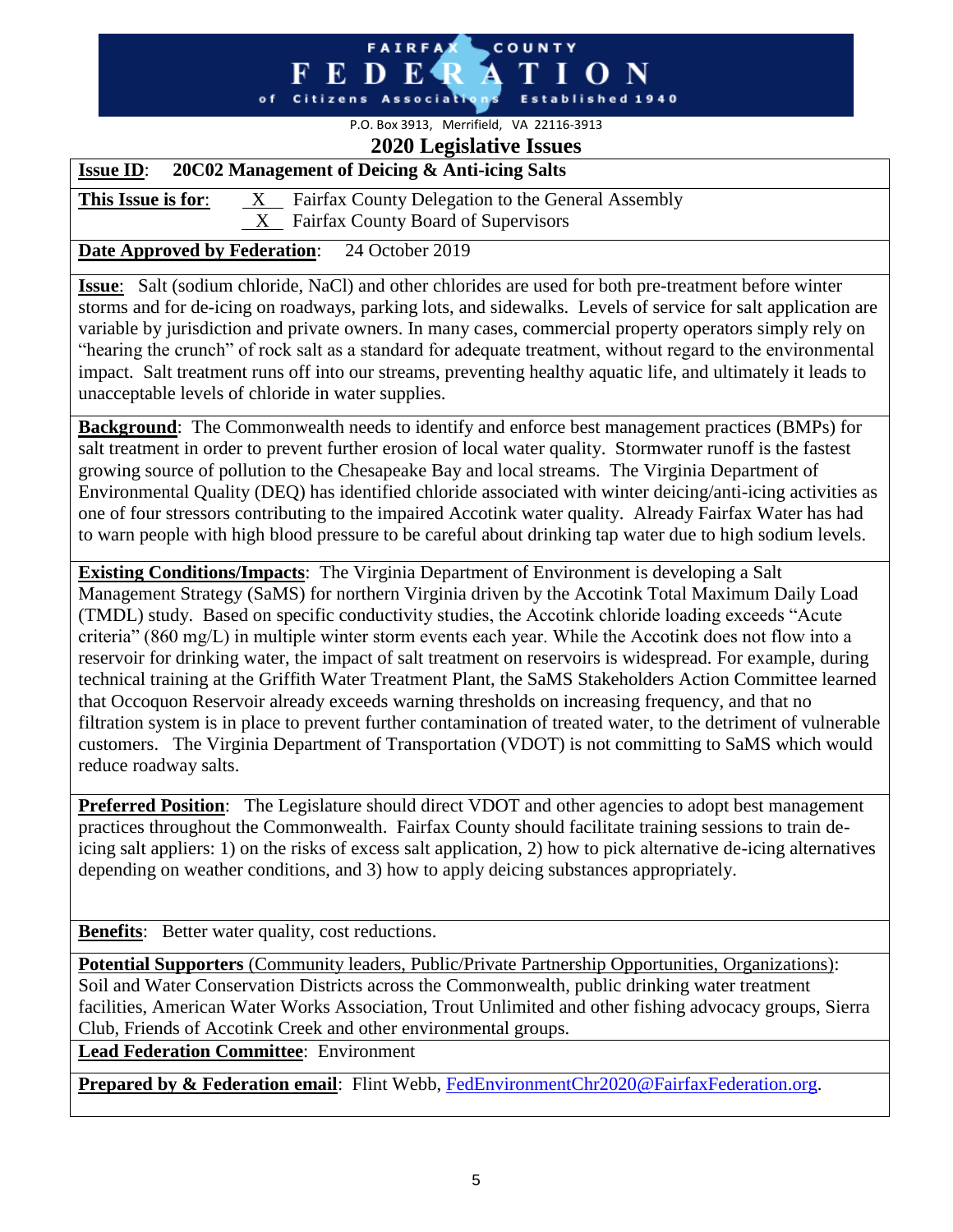## **FAIRFA** COUNTY o f

## P.O. Box 3913, Merrifield, VA 22116-3913 **2020 Legislative Issues**

| $2020$ Legislative Issues                                                                                                                                                                                                                                                                                                                                                                                                                                                                                                                                           |  |
|---------------------------------------------------------------------------------------------------------------------------------------------------------------------------------------------------------------------------------------------------------------------------------------------------------------------------------------------------------------------------------------------------------------------------------------------------------------------------------------------------------------------------------------------------------------------|--|
| 20C03 Climate Change Impact on Stormwater Infrastructure<br><b>Issue ID:</b>                                                                                                                                                                                                                                                                                                                                                                                                                                                                                        |  |
| This Issue is for:<br>Fairfax County Delegation to the General Assembly<br>X                                                                                                                                                                                                                                                                                                                                                                                                                                                                                        |  |
| <b>Fairfax County Board of Supervisors</b><br>$\mathbf{X}$                                                                                                                                                                                                                                                                                                                                                                                                                                                                                                          |  |
| <b>Date Approved by Federation:</b><br>24 October 2019                                                                                                                                                                                                                                                                                                                                                                                                                                                                                                              |  |
| Storm Intensity Duration Frequencies (IDF) are likely to increase due to climate change. The<br><b>Issue:</b><br>design of new infrastructure projects that are expected to last for decades should take into consideration<br>climate change.                                                                                                                                                                                                                                                                                                                      |  |
| <b>Background:</b> IDF curves provide an estimate of the rainfall intensity (in inches for a single storm event)<br>over various expected repeat periods. For instance the current IDF curve indicates that the peak rainfall<br>over a 1-hour period every year to be 1.21 inches (the peak 1-hour, 1-year storm). But in July 2019 we had<br>a rainstorm that dumped over 3 inches in 50 minutes. Climate change models indicate that we should<br>expect more intense storms in the future – regardless of how fast we decrease out greenhouse gas<br>emissions. |  |

**Existing Conditions/Impacts**: IDF curves are issued by the National Oceanographic and Atmospheric Administration (NOAA) prepares IDF curves by looking at the historic weather data. With the climate changing, backward looking IDF curves are obsolete as soon as they are prepared. But these curves are used to design: the size of culverts under roadways, the size and shape that streams should have to minimize soil erosion, damns, the height of bridges, and thousands of other construction projects that are designed to last for decades. NOAA and the Federal Emergency Planning Agency (FEMA) recognizes that the current approach to develop IDF curves is inadequate to account for climate change, but can't keep up with the changing climate.

**Preferred Position**: The State needs to develop IDF curves for infrastructure construction that reflects how climate change is expected to affect storm intensities and different expected infrastructure life expectancies.

The County needs to incorporate IDF curves that account for climate change impacts into the Public Facilities Manual (PFM).

**Benefits**: By planning for increased storm intensities when we build new projects we will not need to replace the infrastructure as often and there will be less flooding.

**Potential Supporters** (Community leaders, Public/Private Partnership Opportunities, Organizations): Friends of Accotink Creek, the Sierra Club, 350 Fairfax, and other environmental groups.

**Lead Federation Committee**: Environment

**Prepared by**: Flint Webb, Chairman, [FedEnvironmentChr2020@FairfaxFederation.org.](mailto:FedEnvironmentChr2020@FairfaxFederation.org)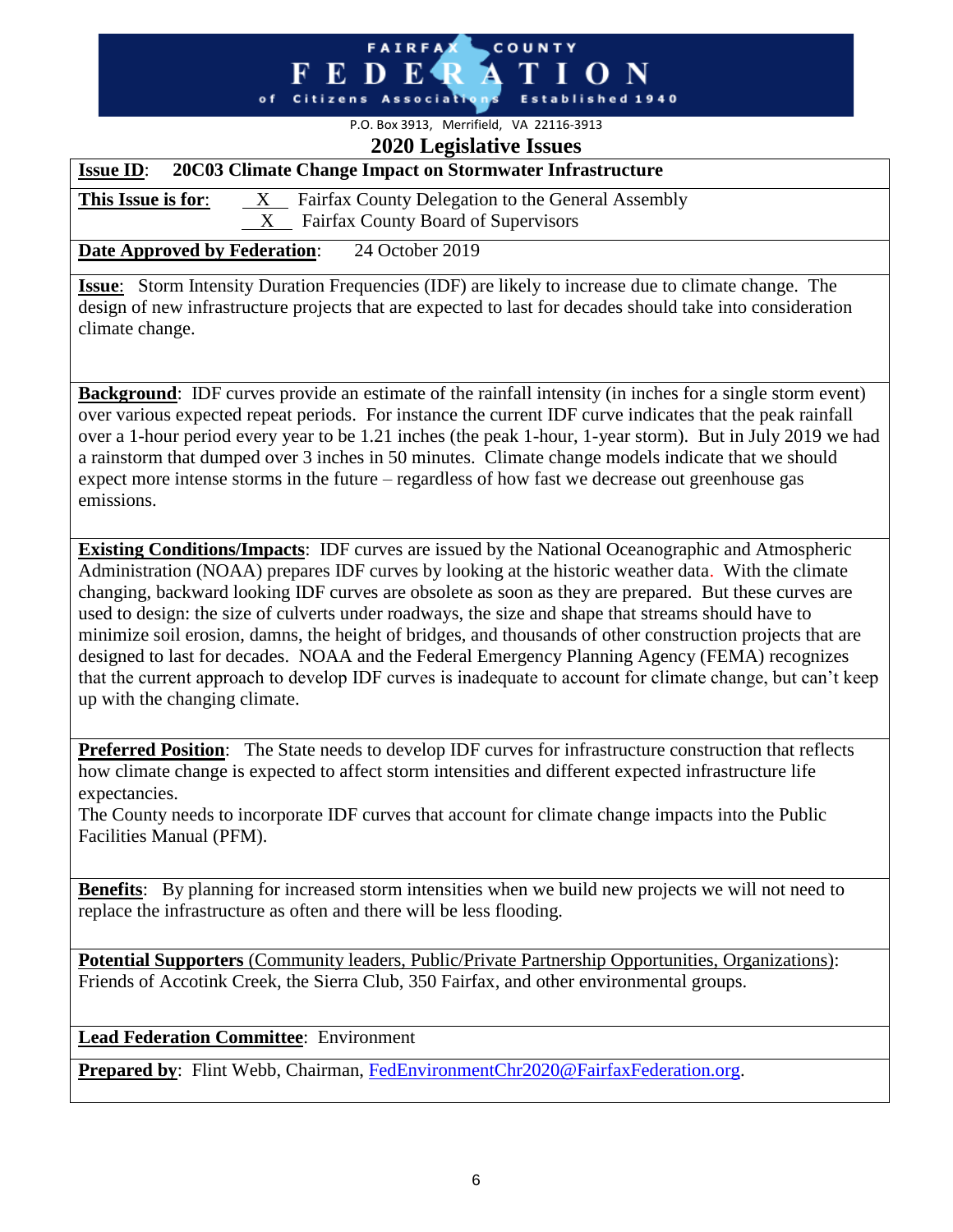#### FAIRFAX COUNTY FEDE<sup>®</sup> ON А  $\mathbf T$ Ī of Citizens Associations Established 1940

## P.O. Box 3913, Merrifield, VA 22116-3913 **2020 Legislative Issues**

| $2020$ Lygbiau ve Ibbueb<br>20E01 Free and Reduced-Price Meals (FRM)<br><b>Issue ID:</b>                                                                                                                                 |  |
|--------------------------------------------------------------------------------------------------------------------------------------------------------------------------------------------------------------------------|--|
| Fairfax County Delegation to the General Assembly<br>This Issue is for:<br>$X_{-}$                                                                                                                                       |  |
| Fairfax County Board of Supervisors                                                                                                                                                                                      |  |
| 24 October 2019<br><b>Date Approved by Federation:</b>                                                                                                                                                                   |  |
|                                                                                                                                                                                                                          |  |
| <b>Issue:</b> Providing educational funding from the Commonwealth to help defray the higher costs associated<br>with educating students who receive Free and Reduced-Price Meals (FRM).                                  |  |
|                                                                                                                                                                                                                          |  |
|                                                                                                                                                                                                                          |  |
|                                                                                                                                                                                                                          |  |
| <b>Background:</b> Students who receive FRM are among those who are most at risk of educational failure.                                                                                                                 |  |
| Low-income students often require additional instruction and remediation, and their lack of at-home<br>resources and support place them at a well-documented disadvantage when they enter the classroom. Data            |  |
| show that these disadvantages grow into an achievement gap which has proven difficult to narrow, let                                                                                                                     |  |
| alone close. Meeting these children's needs requires schools to spend extra time, attention, and other                                                                                                                   |  |
| resources above and beyond what is needed for children who do not receive FRM.                                                                                                                                           |  |
| (ref 19E02, 18E02, 17E02)                                                                                                                                                                                                |  |
|                                                                                                                                                                                                                          |  |
| <b>Existing Conditions/Impacts:</b> Fairfax County Public Schools (FCPS) serve a diverse student population,                                                                                                             |  |
| in which approximately 55,000 children (or about 28% of the total student population) are eligible for                                                                                                                   |  |
| FRM. This percentage has grown significantly since the most recent recession, while overall state funding<br>levels for K-12 education have declined in real terms. Title I federal funds (for children in poverty) make |  |
| up little of the difference between children's needs and the funding required to meet those needs.                                                                                                                       |  |
|                                                                                                                                                                                                                          |  |
|                                                                                                                                                                                                                          |  |
| Preferred Position: The Federation should support legislation to create educational funding that addresses                                                                                                               |  |
| the higher needs of FRM students. Per-student funding can help provide these children with the resources<br>they need to be successful, and would help similarly situated children throughout the Commonwealth.          |  |
|                                                                                                                                                                                                                          |  |
|                                                                                                                                                                                                                          |  |
| Benefits: Targeting educational funding for students who receive FRM will help address the achievement                                                                                                                   |  |
| gap that has long existed among students whose demographic characteristics vary. In addition, by basing                                                                                                                  |  |
| funding on a per-student basis, we direct these funds to at-risk children in all communities.                                                                                                                            |  |
| <b>Potential Supporters</b> (Community leaders, Public/Private Partnership Opportunities, Organizations):                                                                                                                |  |
| Educational organizations and county governments, particularly in areas with large percentages of FRM-                                                                                                                   |  |
| eligible students.                                                                                                                                                                                                       |  |
| <b>Lead Federation Committee:</b> Education                                                                                                                                                                              |  |
|                                                                                                                                                                                                                          |  |
| Prepared by: Nancy Trainer and Ed Saperstein, Co-chairs,                                                                                                                                                                 |  |
| FedEducationChr2020@fairfaxfederation.org                                                                                                                                                                                |  |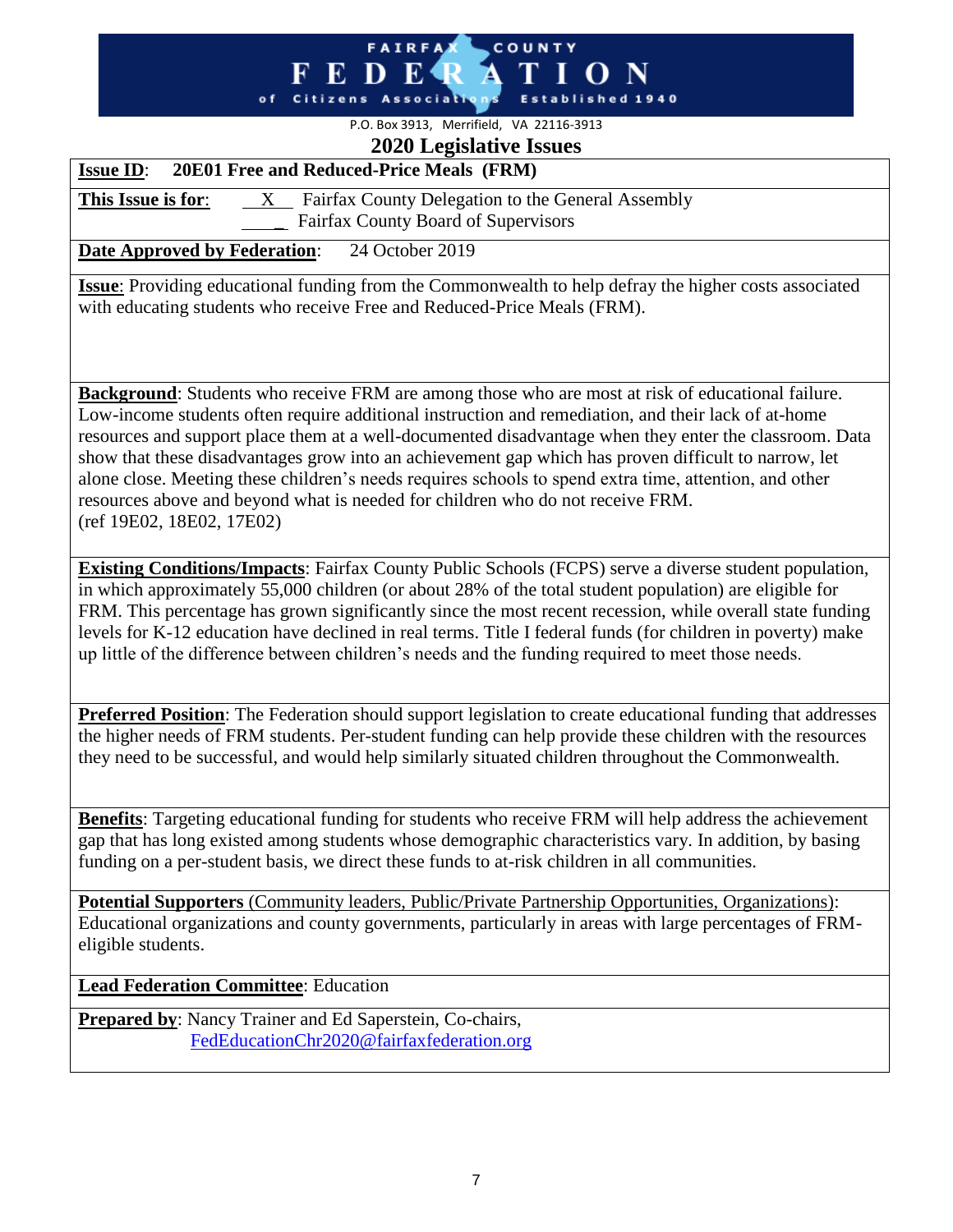#### **FAIRFA** COUNTY -R E D Associativ Establi

# P.O. Box 3913, Merrifield, VA 22116-3913

## **2020 Legislative Issues Issue ID**: **20E02 City-County Revenue Equalization**

# **This Issue is for:** X Fairfax County Delegation to the General Assembly Fairfax County Board of Supervisors

## **Date Approved by Federation**: 24 October 2019

**Issue**: Equalizing the revenue-generating authority of counties with that of cities.

**Background**: The distinction between the taxing authority of Virginia's cities and counties has been a source of contention for many years. Many believe the distinction has lost any rational basis. Fairfax County serves over one million citizens, and yet is tightly constrained in its ability to address the fiscal needs of its community, whereas municipalities serving a fraction of that number enjoy much greater flexibility. During its 2017 session, the Virginia Senate offered a resolution to study local government fiscal stress, and directed the study to review "the disparity between city and county tax authority." The Joint Subcommittee on Local Government Fiscal Stress has not yet published that report. In the 2019 session, members of both the Senate and the House introduced bills to equalize the taxing authorities of cities and counties. (ref 19E01, 18E01, 17E01, 16E03)

**Existing Conditions/Impacts**: Virginia caps the amount that counties (but not cities) can apply to lodging, cigarettes, admissions, and meals, and requires that meals taxes in counties (but not cities) be subject to approval by referendum. This produces stark differences between adjacent jurisdictions. For example, while Fairfax County has been authorized by the Commonwealth to charge a county tobacco tax up to the state amount of \$0.30 per package of cigarettes, the city of Alexandria charges \$1.26 per package, the city of Fairfax charges \$0.85 per package, and the city of Falls Church charges \$0.85 per package. Counties have become increasingly reliant on real estate taxes for their revenues.

**Preferred Position**: The Federation should support legislative efforts to equalize the revenue-generating authority of counties with that of cities.

**Benefits**: Counties increasingly experience the same kinds of pressures as cities, such as higher poverty levels and drug use, and the costly solutions require a more flexible revenue-generating approach. Equalizing the tax treatment of counties and cities would permit a much-needed diversification of revenue streams in county budgets, and would better allow counties to match their communities' needs with appropriate resources.

**Potential Supporters** (Community leaders, Public/Private Partnership Opportunities, Organizations): Educational organizations and county governments, and the Virginia Association of Counties (VACo).

**Lead Federation Committee**: Education

**Prepared by**: Nancy Trainer and Ed Saperstein, Co-chairs [FedEducationChr2020 @ fairfaxfederation.org](mailto:FedEducationChr2020%20@%20fairfaxfederation.org?cc=FedWebmaster2020%20@%20fairfaxfederation.org&subject=From%20the%20Federation%20website&body=Please%20remove%20all%20spaces%20from%20the%20addresses%20above%20and%20delete%20this%20sentence%20before%20queuing%20for%20delivery%20Thanks)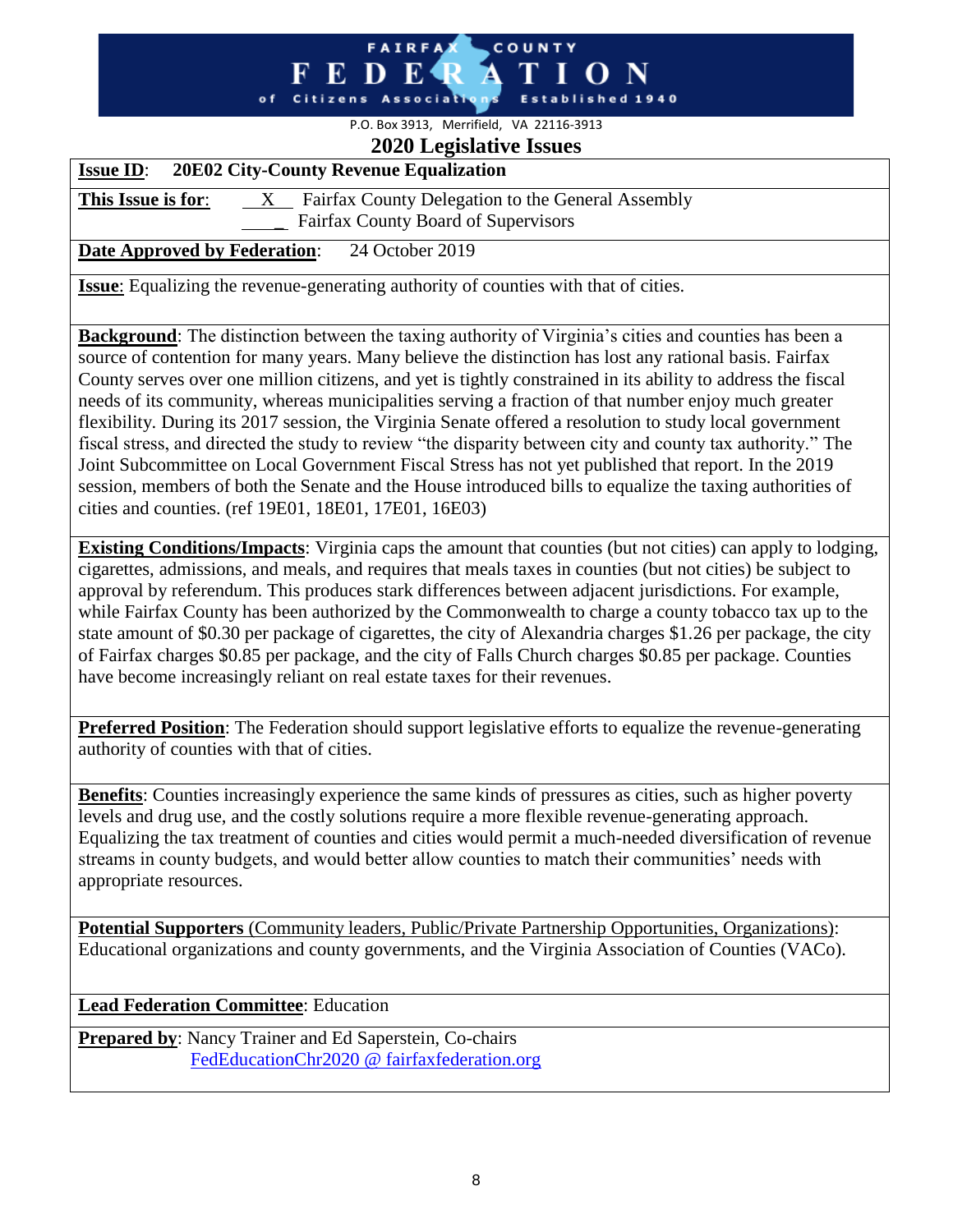# **FAIRFA** COUNTY

### P.O. Box 3913, Merrifield, VA 22116-3913 **2020 Legislative Issues**

|                   | $2020$ Ligidan $\sqrt{6}$ Roberts                                               |  |
|-------------------|---------------------------------------------------------------------------------|--|
| <b>Issue ID:</b>  | 20G01 Comprehensive Redistricting Commission                                    |  |
| <b>Issue for:</b> | Fairfax Delegation to the General Assembly<br>X<br>Fairfax Board of Supervisors |  |
|                   | 24 October 2019<br><b>Date Approved by Federation:</b>                          |  |

**Issue**: The current redistricting process of legislative boundaries is biased and unfair. The Virginia Redistricting Commission should be authorized to perform the duties as written in the 2019 General Assembly legislation (Sickles - HB 2760 Redistricting).

**Background**: Gerrymandered districts are noted by their torturous & obscure shapes. The United States Supreme Court has ordered Virginia to redraw four Congressional districts because the existing districts are unconstitutional as they don't adhere to the accepted standards of compactness, contiguity, and balanced citizen representation. The Virginia Senate ranks tenth in the Nation for the most torturous and obscure boundaries shape factor.

The 2019 Federation Survey showed 76% of Fairfax residents support a comprehensive redistricting effort via a non-bipartisan, unbiased Redistricting Commission. The Survey showed only 7% of County residents oppose the creation of an independent & unbiased redistricting commission.

**Existing Conditions/Impacts**: Gerrymandering is deliberate manipulation of legislative boundaries for political power. Election outcomes are affected because gerrymandering: (1) Reduces electoral competition; (2) Reduces voter turnout; (3) Determines outcomes in the party primary elections/conventions; (4) Increases incumbent advantage; and (5) Increases election costs due to broader area canvassing and media buys.

**Preferred Position:** Support the establishment of the non-partisan, independent and unbiased redistricting commission for all local, state and Federal electoral districts of the Commonwealth.

**Benefits**: A Redistricting Commission would provide more comprehensible districts and fair representation.

**Potential Supporters** (Community leaders, Public/Private Partnership Opportunities, Organizations): . CITIZEN VOTERS, The League of Women Voters, OneVirginia2021, NetworkNoVA

**Lead Federation Committee**: Legislation

**Prepared by:** Tim Thompson and Bill Barfield, Co-Chairs, [FedLegislationChr2020@fairfaxfederation.org](mailto:FedLegislationChr2020@fairfaxfederation.org)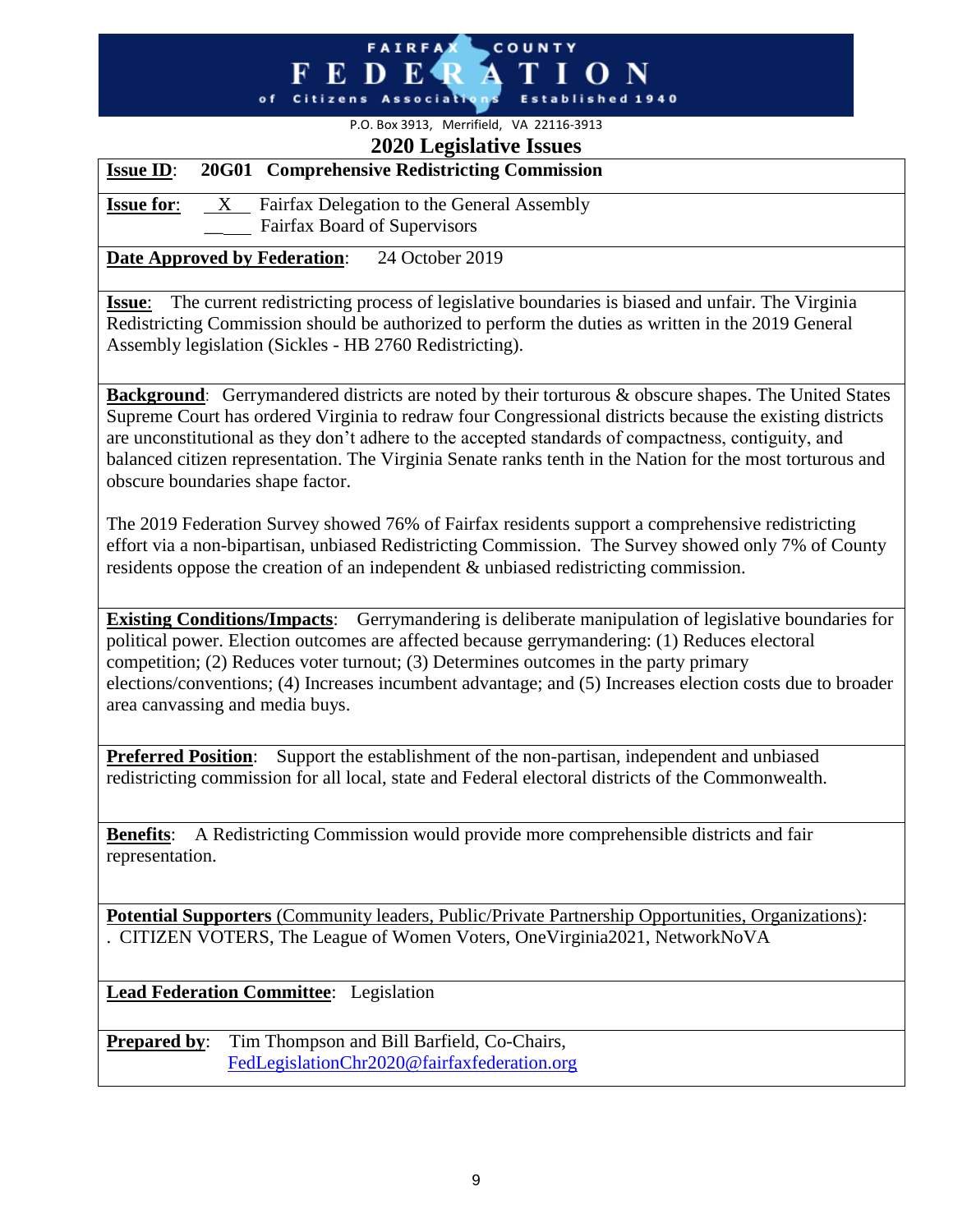#### **FAIRFA** COUNTY **FEDE** of Citizens Association Established 1940

## P.O. Box 3913, Merrifield, VA 22116-3913 **2020 Legislative Issues**

## **Issue ID**: **20H01 Fund Evaluation Study of Cannabis Laws in Other States**

**This Issue is for:** X Fairfax County Delegation to the General Assembly Fairfax County Board of Supervisors

## **Date Approved by Federation**: 24 October 2019

**Issue**: Fund a study to evaluate cannabis laws that have been implemented in other states to determine their implications for Virginia as well as to evaluate the impact of the recently passed medical cannabis laws in Virginia.

**Background**: As of July, 2019, 33 states and DC have legalized medical cannabis, and 11 states and DC have decriminalized recreational cannabis. This year, for the first time, a question was included in the Fairfax Federation legislative survey asking respondents about their position on cannabis. About 35% of respondents supported decimalization of cannabis use for medical and recreational purposes. About 42% supported medical use only. Virginia has recently passed laws that allow medical use of cannabis.

## **Existing Conditions/Impacts**:

Laws related to decriminalization of cannabis have been implemented in a number of states. An assessment of the consequences of these laws on public health, public safety, and economic impact might help guide the direction of possible future legislation in Virginia.

The assessment should also focus on the impact of expungement of records of those who had been convicted as well as the effect of decriminalization on potential tax revenues.

**Preferred Position:** The Commonwealth should study the benefits and risks of decriminalization and legalization of cannabis.

**Benefits**: Further research and study of this issue will permit our Legislature to make informed decisions regarding cannabis.

**Potential Supporters** (Community leaders, Public/Private Partnership Opportunities, Organizations): NORML, State Police, Virginia Department of Health

**Lead Federation Committee**: Human Services

**Prepared by:** Mike Perel, Chair, and Morgan Jameson, [FedHumanServicesChr2020@fairfaxfederation.org](mailto:FedHumanServicesChr2020@fairfaxfederation.org)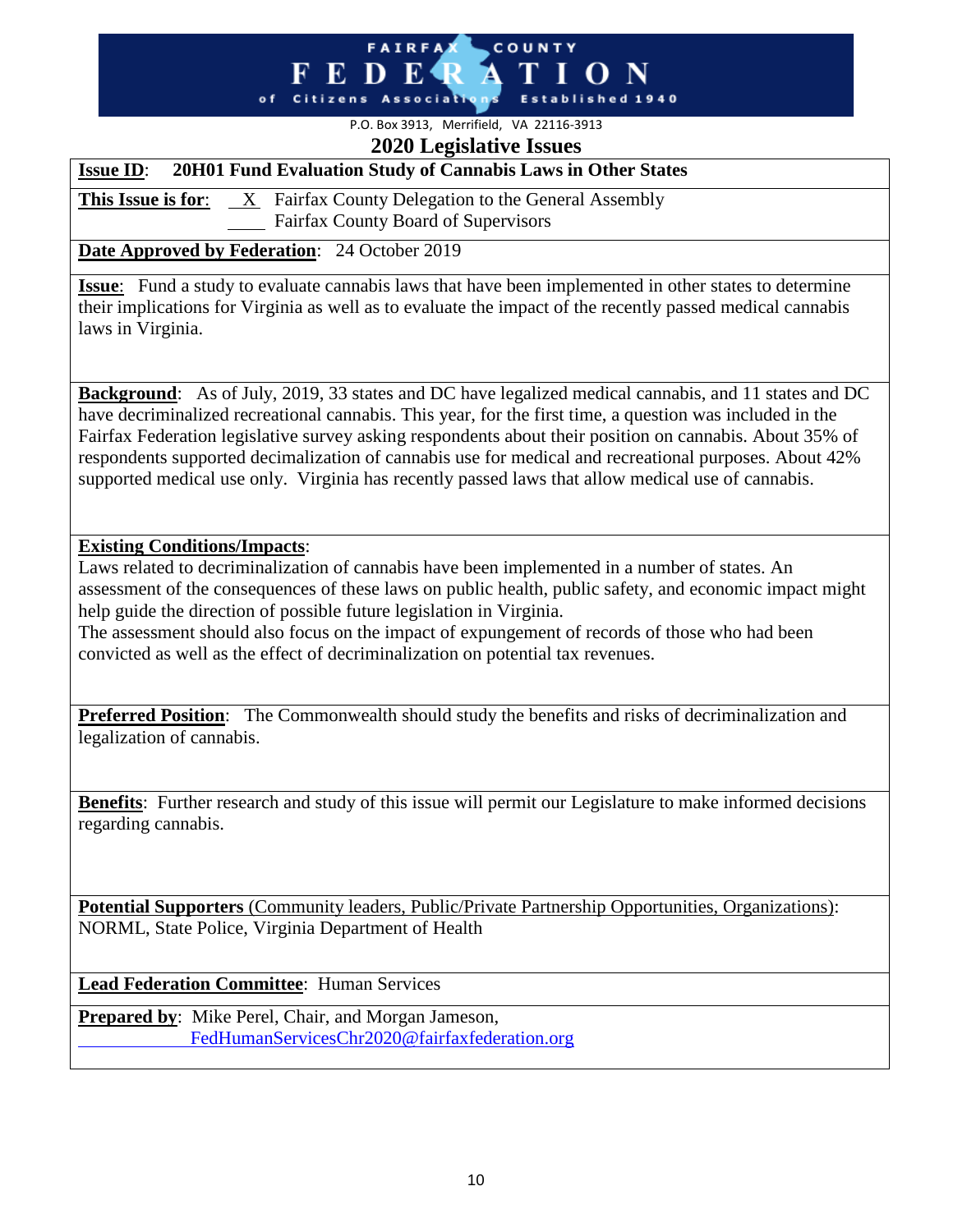#### **FAIRFA** COUNTY К. o f Citizens

P.O. Box 3913, Merrifield, VA 22116-3913

| <b>2020 Legislative Issues</b>                                                                                                                                                                                                                                                                                                                                                                                                                                                                                                                                                                                                                                                                       |  |  |  |
|------------------------------------------------------------------------------------------------------------------------------------------------------------------------------------------------------------------------------------------------------------------------------------------------------------------------------------------------------------------------------------------------------------------------------------------------------------------------------------------------------------------------------------------------------------------------------------------------------------------------------------------------------------------------------------------------------|--|--|--|
| 20H02 - Intergenerational Home Sharing for Housing of University Students<br><b>Issue ID:</b>                                                                                                                                                                                                                                                                                                                                                                                                                                                                                                                                                                                                        |  |  |  |
| $X$ Fairfax County Delegation to the General Assembly<br>This Issue is for:                                                                                                                                                                                                                                                                                                                                                                                                                                                                                                                                                                                                                          |  |  |  |
| Fairfax County Board of Supervisors                                                                                                                                                                                                                                                                                                                                                                                                                                                                                                                                                                                                                                                                  |  |  |  |
| <b>Date Approved by Federation:</b><br>24 October 2019                                                                                                                                                                                                                                                                                                                                                                                                                                                                                                                                                                                                                                               |  |  |  |
| Support is needed for an Intergenerational Student Housing Initiative at State Universities.<br><b>Issue:</b><br>Legislation should be initiated to develop and implement a program that matches university students<br>looking for housing with older homeowners looking for companionship, rent money, and a little help<br>around the house.                                                                                                                                                                                                                                                                                                                                                      |  |  |  |
| <b>Background:</b> Intergenerational home sharing is not a new concept. For example, in the Boston area, an<br>organization called Nesterly successfully operates an intergenerational home sharing service connecting<br>university students with older adults with homes to share.<br>With the proper interviewing, background checks, references, personal compatibility checks, and other<br>organizational support, successful home sharing could be achieved here as well. Where there is support, it<br>can achieve three important goals: (1) Help students afford housing; (2) Help older adults age in place; and<br>(3) Help universities address the on-campus student housing shortage. |  |  |  |
| <b>Existing Conditions/Impacts:</b> Some universities, like George Mason, are expanding their student<br>enrollment without providing adequate housing for students on campus. As a result, private companies are<br>stepping in to build student housing that may or may not be compatible with nearby residential housing.<br>Campus housing and private student housing can be expensive for many students. Some number of<br>university students are homeless due to insufficient income, lack of affordable housing, or family conflict.                                                                                                                                                        |  |  |  |

There are many older residents in Virginia who would like to remain in their homes but find it costly to live here and maintain their homes. As the percent of older adults in the population is predicted to increase, this need will increase proportionally. An effective intergenerational home sharing program would help address both needs: affordable student housing and older adults aging in place.

**Preferred Position:** Legislation to initiate and fund a pilot program at George Mason University to help match students looking for lower cost off campus housing with older residents wanting to share their home in return for below market rent and help with some chores. If the pilot program is successful, support similar initiatives at other Virginia State Universities.

**Benefits**: According to the National Shared Housing Resource Center, "Home Sharing is a simple idea: A homeowner offers accommodation to a home sharer in exchange for an agreed level of support in the form of financial exchange, assistance with household tasks, or both . . . for these people, shared housing offers companionship, affordable housing, security, mutual support and much more." If this concept were more fully promoted in Virginia, it would help Universities with insufficient campus student housing, help students find affordable housing, and assist older home owners looking to stay in their homes.

**Potential Supporters** (Community leaders, Public/Private Partnership Opportunities, Organizations): Area Agencies on Aging; University housing administrators; affordable housing advocates

**Lead Federation Committee**: Human Services

**Prepared by & Federation email:** Michael Perel, [FedHumanServicesChr2020@fairfaxfederation.org](mailto:FedHumanServicesChr2020@fairfaxfederation.org)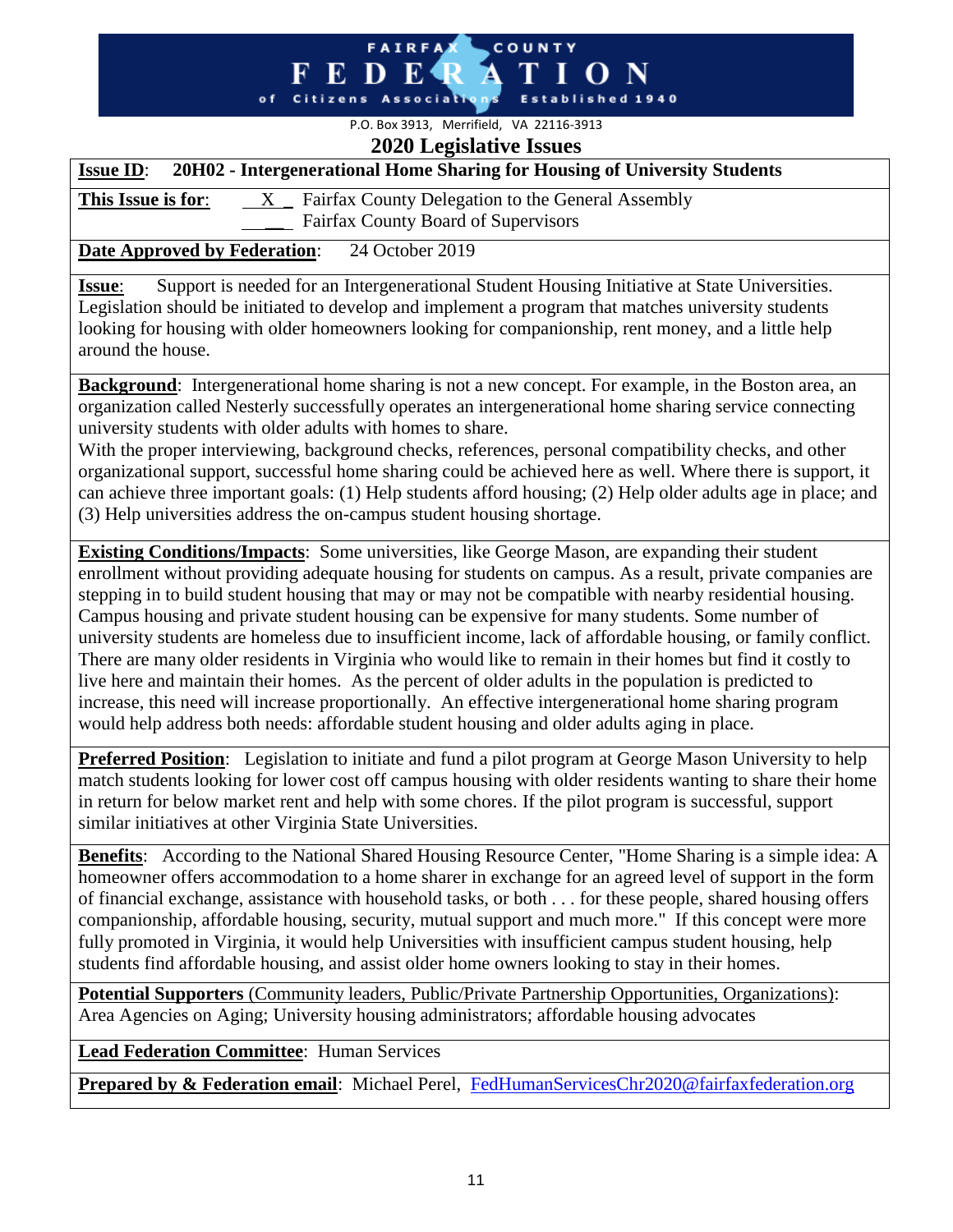#### **FAIRFA** COUNTY - R E D Citizens Association Established 1940

## P.O. Box 3913, Merrifield, VA 22116-3913 **2020 Legislative Issues**

## **Issue ID**: **20P01 Reduce Hand-Held Devices Usage While Driving**

**Issue for:** X Fairfax Delegation to the General Assembly \_ Fairfax Board of Supervisors

## **Date Approved by Federation**: 24 October 2019

**Issue**: Distracted drivers are increasingly a documented often-lethal threat to themselves, vehicle occupants, other motorized vehicles and their occupants, cyclists, pedestrians, and road-workers. In fact, DISTRACTION is now the primary cause of motor vehicle accidents in the US. While many factors contribute to distractions, it's important to reduce driving's cognitive and physical tasks/burdens when possible. Therefore, to increase safety for citizens and property of the Commonwealth, the Fairfax County Federation of Citizens Associations requests a Legislative Action to REQUIRE vehicle operators to use Hands-Free devices and PROHIBIT them from using personal hand-held devices for talking, transmitting, reading any type of display and writing, even by using symbols or icons. Exceptions would apply for vehicle operators while lawfully parked, operators of emergency vehicles while performing official duties, vehicle operators using a GPS navigation system, and anyone reporting an emergency.

**Background**: Currently, full restrictions only address drivers under the age of 18, who are prohibited to text or use a cell phone while driving. Restrictions addressing adult drivers ONLY prohibit TEXTING while driving and reading of texts and e-mails. Distracted Drivers are a danger to themselves, vehicle occupants, other vehicles, and pedestrians. (Previously submitted as 15P01 on 1 Oct 2014, 17P02 on 18 Oct 2016, 18P03 on 1 Oct 2017, 19P01 on 1 Oct 2018).

**Existing Conditions/Impacts**: This initiative aims at prohibiting the use of ALL hand-held interactive personal devices for ALL drivers, while operating a moving vehicle. No impacts are seen in terms of costs. However, saving even one life will have a great, positive impact and will relieve the social burdens resulting from loss of life or injuries.

**Preferred Position:** Legislation should require that cell phones and other interactive personal equipment be hands-free. It further should prohibit the use of any personal hand-held device for the purpose of talking, transmitting, reading any material displayed and writing, even if using symbols or icons. This prohibition would not apply to: Vehicle Operators while lawfully parked; Vehicle Operators using a GPS navigation system; Operators of emergency vehicles while engaged in the performance of their official duties; Any person if reporting an emergency.

**Benefits:** Increased safety on the roads. Decreased number of accidents with consequent loss of lives, property, work productivity, and psychological distress.

**Potential Supporters** (Community leaders, Public/Private Partnership Opportunities, Organizations): Virginia and Fairfax County Bi-partisan Senators and Delegates.

## **Lead Federation Committee**: Public Safety

.

**Prepared by**: Patrick Smaldore and Dean Sherick, Co-chairs, [FedPublicSafetyChr2020@fairfaxfederation.org](mailto:FedPublicSafetyChr2020@fairfaxfederation.org)